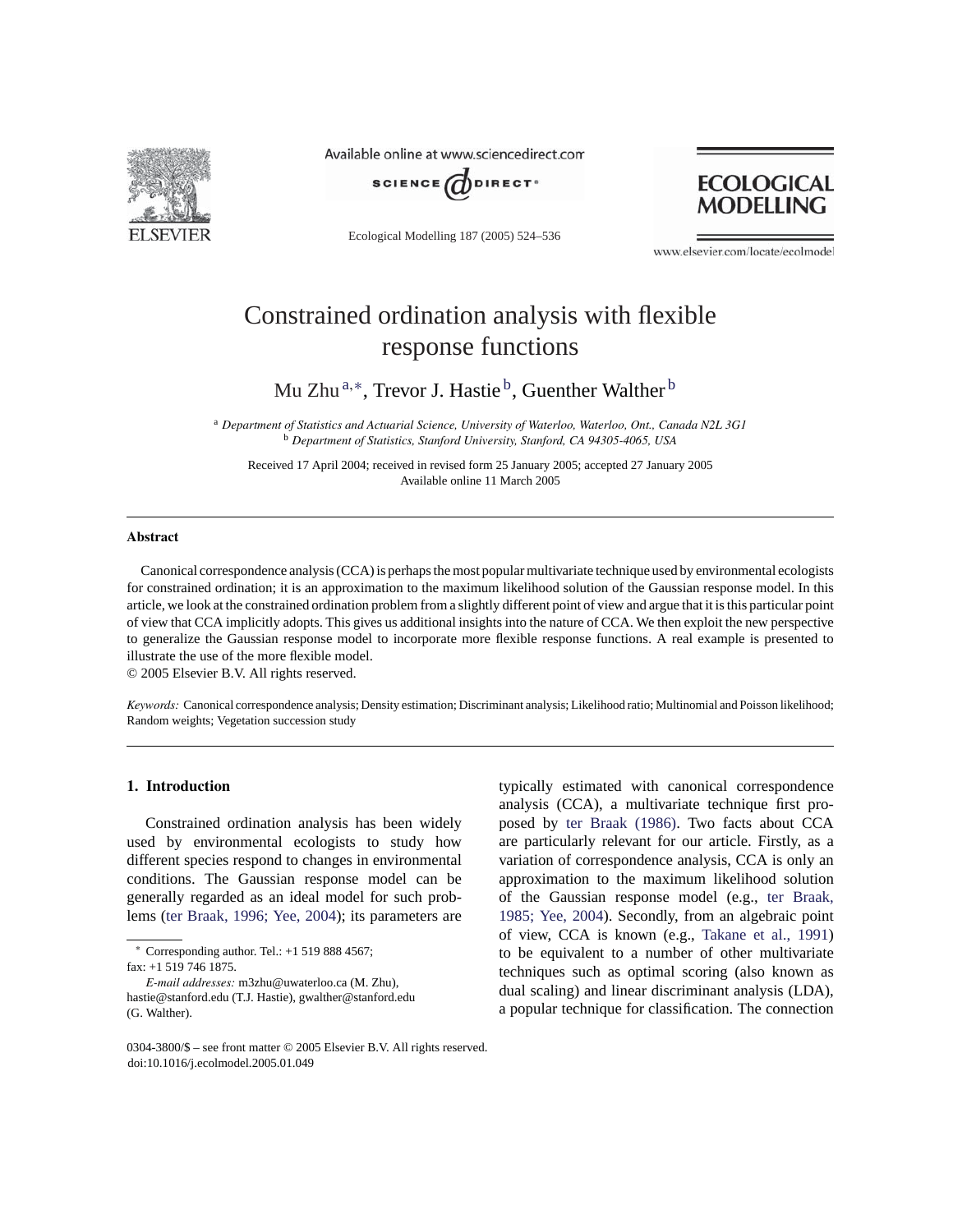between CCA and LDA can also be found elsewhere (e.g., ter Braak and Verdonschot, 1995); early ideas for analyzing ecological data with techniques of the LDA type can be found in, for example, Green (1971, 1974).

In this article, we first give a brief review of the constrained ordination problem, the classic Gaussian response model as well as the equivalence between the CCA and LDA algorithms (Section 2). Next, we present a probabilistic model for LDA in the context of ecological ordination (Section 3). Due to the equivalence between LDA and CCA, this model sheds important light on the nature of the widely-used CCA algorithm. We then generalize the LDA model to perform constrained ordination analysis with flexible response functions (Section 4). Finally, we give an illustrative example (Section 5).

#### **2. Constrained ordination analysis**

In a typical study, one has a data matrix  $\mathbf{Y} = \{y_{ik}\},\$ whose element *yik* records the abundance of species *k* at site *i*, and a covariate matrix  $\mathbf{X} = \{x_{im}\}\$ , whose element *xim* is a measurement of a particular environmental factor at site *i*, e.g., average temperature or the concentration of a certain chemical contained in the soil. We will use the vector notation  $x_i = (x_{i1}, x_{i2},$  $\dots, x_{id}$ <sup>T</sup> for a total of *d* environmental variables at site *i*.

|                |                      | <b>Species</b> |                |          |                |            | Measurements |          |          |
|----------------|----------------------|----------------|----------------|----------|----------------|------------|--------------|----------|----------|
|                |                      |                | $\cdots$       |          |                |            |              | .        |          |
| $\mathbf{Y}$ : | Site 1<br>Site $2\,$ | $y_{11}$       | $\sim 10^{-1}$ | $y_{1K}$ |                | Site 1     | $x_{11}$     | $\cdots$ | $x_{1d}$ |
|                |                      | $y_{21}$       | $\cdots$       | $y_{2K}$ | $\mathbf{X}$ : | Site $2\,$ | $x_{21}$     |          | $x_{2d}$ |
|                |                      |                |                |          |                |            |              |          |          |
|                | Site $n$             | $y_{n1}$       | $\cdots$       | $y_{nK}$ |                | Site $n$   | $x_{n1}$     | $\cdots$ | $x_{nd}$ |

## *2.1. The general statistical model*

Often the abundance measure  $y_{ik}$  is simply the count of species *k* at site *i*. Therefore *yik* is often assumed to follow an independent Poisson distribution; the corresponding rate parameter  $\lambda_{ik}$  is modeled as

$$
\lambda_{ik}=f_k(x_i).
$$

The function  $f_k$  is called the *response function* for species *k*; it is a function of how species *k* responds to different environmental conditions. If the conditions at site *i* are favorable for species *k*,  $\lambda_{ik} = f_k(\mathbf{x}_i)$  will be large, i.e., the species will be abundant at that site. The

Poisson model gives rise to an explicit likelihood function for the data:

likelihood 
$$
= \prod_{k=1}^{K} \prod_{i=1}^{n} \frac{e^{-\lambda_{ik}} \lambda_{ik}^{y_{ik}}}{y_{ik}!}
$$

$$
= \prod_{k=1}^{K} \prod_{i=1}^{n} \frac{e^{-f_k(x_i)}(f_k(x_i))^{y_{ik}}}{y_{ik}!}.
$$

Apart from a constant not depending on the response functions  $f_k$  ( $k = 1, 2, ..., K$ ), the corresponding loglikelihood function is simply

log-likelihood = 
$$
\sum_{k=1}^{K} \sum_{i=1}^{n} -f_k(\mathbf{x}_i) + y_{ik} \log f_k(\mathbf{x}_i).
$$
 (1)

Conventionally, the function  $f_k$  is often defined on a low-dimensional subspace, e.g., along a preferred direction  $\boldsymbol{\alpha} \in \mathbb{R}^d$ . In this case,  $f_k(\boldsymbol{x}_i)$  is actually a ridge function  $f_k(\boldsymbol{\alpha}^T \boldsymbol{x}_i)$ . The direction  $\boldsymbol{\alpha}$  is called the *environmental gradient*. We shall write  $z_i = \alpha^T x_i$  and use the following notations interchangeably:  $f_k(x_i)$ ,  $f_k(z_i)$  and  $f_k(\boldsymbol{\alpha}^T\boldsymbol{x}_i)$ .

#### *2.2. The Gaussian response model*

The so-called Gaussian response model assumes that the response function  $f_k$  has the form of a Gaussian density function along the environmental gradient (Fig. 1), i.e.,  $f_k$  as a function of  $z = \alpha^T x$  is log-quadratic:

$$
log(f_k(z_i)) = a_k - \frac{(z_i - u_k)^2}{2t_k^2} \text{ or}
$$
  

$$
log(f_k(x_i)) = a_k - \frac{(\alpha^T x_i - u_k)^2}{2t_k^2}.
$$
 (2)

The interpretation of the parameters are as follows:

- $a_k$ : The *maximum* of species *k* on the log-scale—e<sup> $a_k$ </sup> is the expected count of species *k* at its optimal environment.
- $\alpha$ : The *environmental gradient*—it is a vector in  $\mathbb{R}^d$  that assigns each site *i* an environmental *score*, *zi*, according to its environment conditions  $x_i$ . According to ecological theory (e.g., MacArthur and Levins, 1967), over the course of evolution, species tend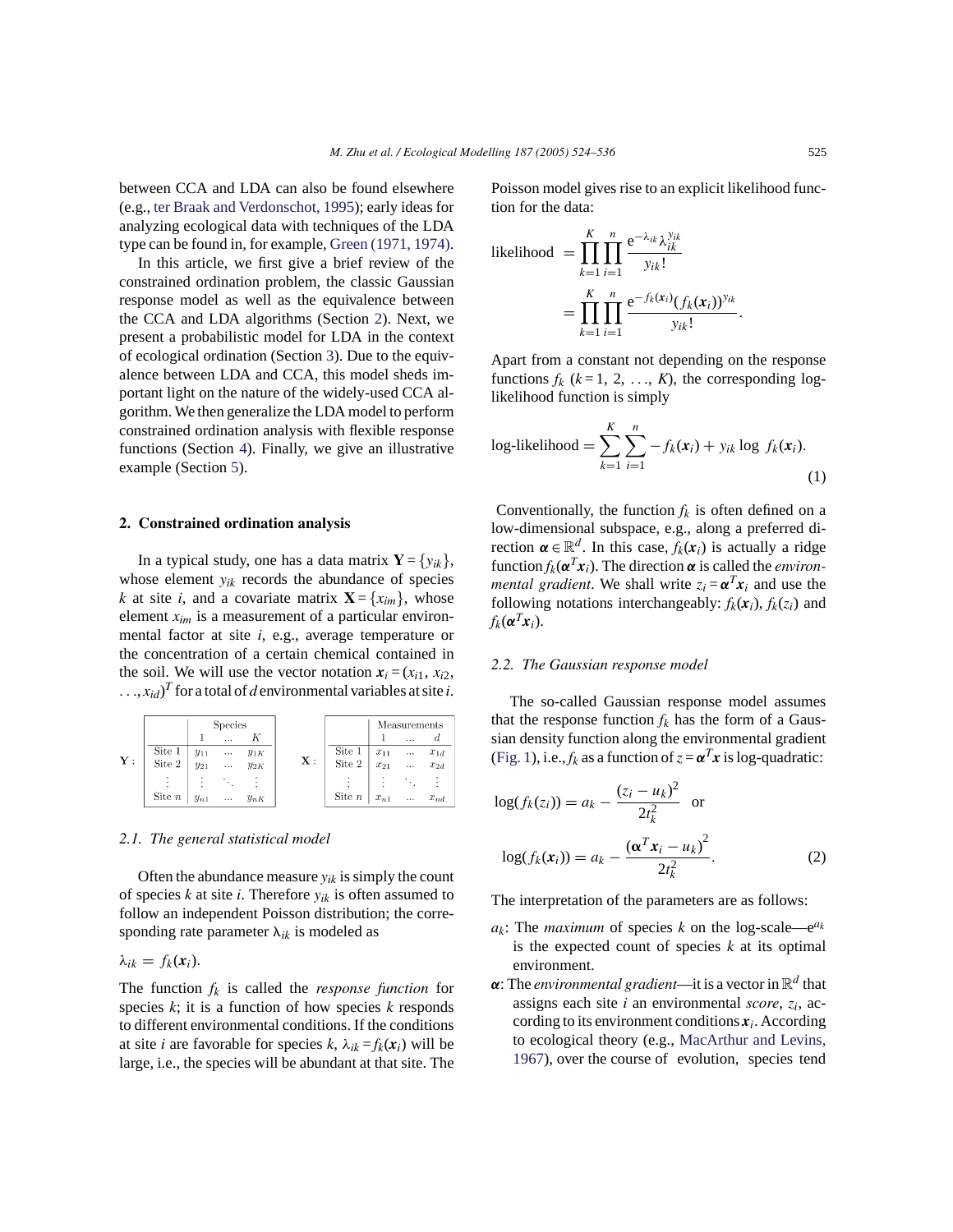

Fig. 1. Illustration of the Gaussian response curve. This graph depicts a situation where the environmental conditions at site 2 are close to being optimal for species 1, whereas site 3 is close to being optimal for species 2.

to develop maximally separated niches over limiting environmental resources. The optimal *α*, therefore, should be a direction in which the species' response functions are the most different.

- *uk*: The *optimum* of species *k*—species *k* is most abundant (i.e., λ*ik* reaches its maximum) at site *i* if site *i* receives an environmental score equal to  $u_k$ , i.e., if  $z_i = \boldsymbol{\alpha}^T \boldsymbol{x}_i = u_k$ .
- $t_k$ : The *tolerance* of species  $k$ —if  $t_k$  is large, then the response function is relatively flat, indicating that the species can survive well under a great variety of environmental conditions, i.e., it has high tolerance; likewise, if  $t_k$  is small, then the response function drops sharply as  $z_i$  moves away from the optimal point  $u_k$ , indicating that the species has low tolerance for different environmental conditions.

# *2.3. The CCA algorithm*

The parameters in the Gaussian response model can be estimated by directly maximizing the log-likelihood function (1), something that, surprisingly, has been devoid in the literature until quite recently (see Yee, 2004). Traditionally, canonical correspondence analysis (CCA) has been the *de facto* algorithm for estimating the parameters under the extra assumption that the species have an equal tolerance parameter, i.e.,  $t_k = t$ for all *k*. Notice that the scales of  $z_i$ ,  $u_k$  and  $t_k$  are arbitrary; this can be resolved, for example, by requir-

ing  $\sum_{k=1}^{K} t_k^2/K = 1$  (ter Braak, 1985). The equal tolerance assumption, therefore, can be explicitly stated as  $t_k = t = 1$ . It was made clear in the original CCA paper (ter Braak, 1986) that one can first estimate the scores  $x_i$  ( $i = 1, 2, \ldots, n$ ) and then simply regress  $z_i$  onto  $x_i$ to estimate the environmental gradient *α*. By differentiating the log-likelihood function (1) with *fk* being Gaussian (2) and  $t_k = 1$  for every *k*, we can obtain the normal equations for estimating *ak*, *zi* and *uk*:

$$
a_k = \log \frac{\sum_{i=1}^n y_{ik}}{\sum_{i=1}^n \exp(-(z_i - u_k)^2/2)},
$$
(3)

$$
z_{i} = \frac{\sum_{k=1}^{K} y_{ik} u_{k}}{\sum_{k=1}^{K} y_{ik}} - \frac{\sum_{k=1}^{K} (z_{i} - u_{k}) f_{k}(z_{i})}{\sum_{k=1}^{K} y_{ik}},
$$
(4)

and

$$
u_k = \frac{\sum_{i=1}^{n} y_{ik} z_i}{\sum_{i=1}^{n} y_{ik}} - \frac{\sum_{i=1}^{n} (z_i - u_k) f_k(z_i)}{\sum_{i=1}^{n} y_{ik}}.
$$
 (5)

Under certain mild conditions, it can be argued (ter Braak, 1985) that both Eqs. (4) and (5) are dominated by the leading term<sup>1</sup> so one can simply approximate them with the well-known reciprocal averaging equations of correspondence analysis:

$$
z_i = \frac{\sum\limits_{k=1}^K y_{ik} u_k}{\sum\limits_{k=1}^K y_{ik}} \quad \text{and} \quad u_k = \frac{\sum\limits_{i=1}^n y_{ik} z_i}{\sum\limits_{i=1}^N y_{ik}}.
$$

In matrix form, these equations can be written as follows:

 $\mathbf{z} \propto \mathbf{R}^{-1} \mathbf{Y} \mathbf{u}$  and  $\mathbf{u} \propto \mathbf{C}^{-1} \mathbf{Y}^T \mathbf{z}$ ,

where **R** = diag{*y<sub>i</sub>*</sub>}, **C** = diag{*y<sub>·k</sub>*}, *y<sub>i</sub>* = *y<sub>i1</sub>* + *y<sub>i2</sub>* +  $\cdots$  +  $y_{iK}$  and  $y_{k} = y_{1k} + y_{2k} + \cdots + y_{nk}$ . If the score

<sup>&</sup>lt;sup>1</sup> Alternatively, one can easily see that the term  $(z_i - u_k) f_k(z_i)$  cannot be too large because, under the Gaussian assumption,  $f_k(z_i)$  can only be large if  $z_i - u_k$  is close to zero whereas if  $z_i - u_k$  is far from zero  $f_k(z_i)$  is necessarily small.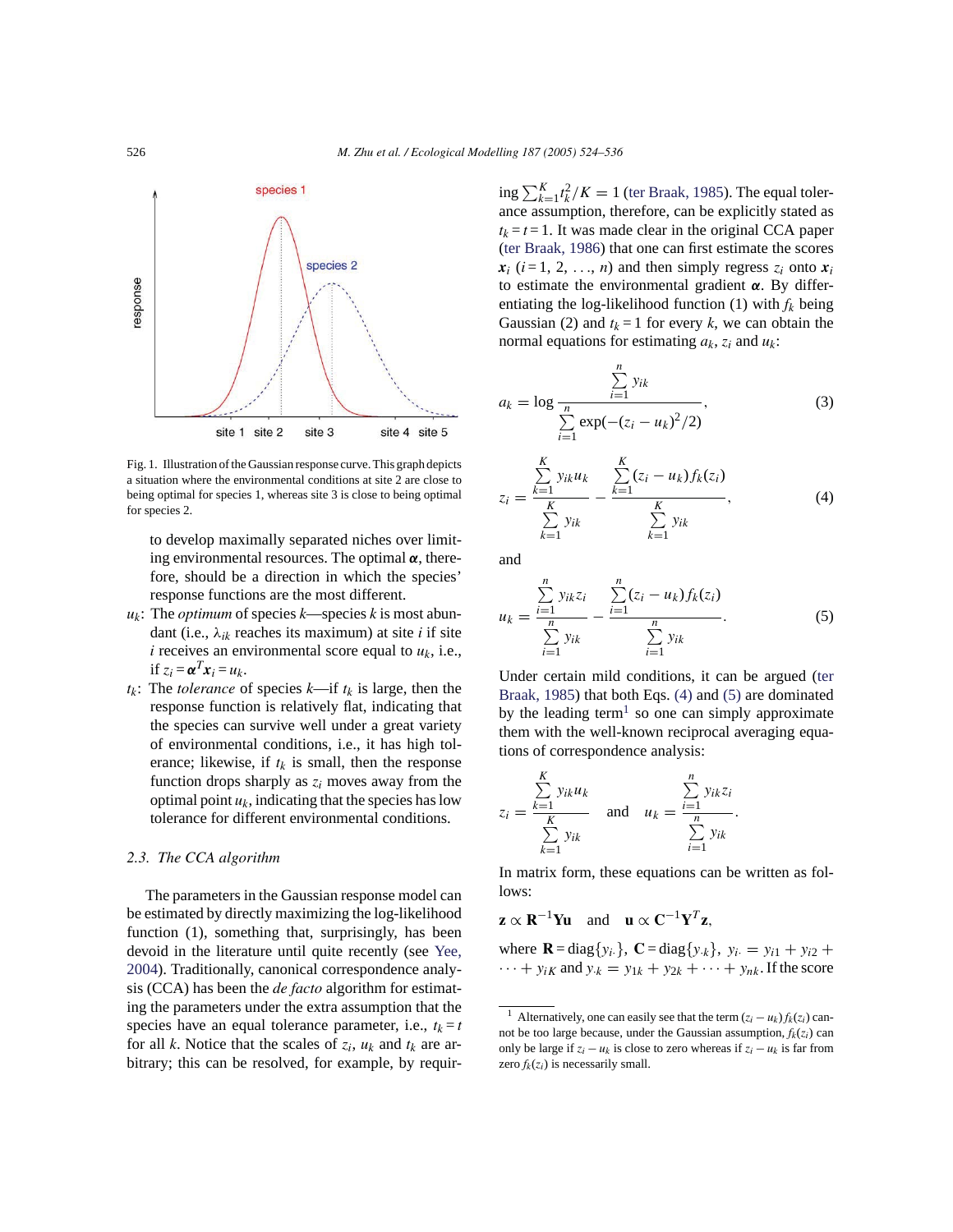*z<sub>i</sub>* is constrained to be  $z_i = \alpha^T x_i$  (or  $z = X\alpha$ ), we obtain the main equations for CCA:

$$
\mathbf{X}\boldsymbol{\alpha} \propto \mathbf{R}^{-1} \mathbf{Y} \mathbf{u} \tag{6}
$$

$$
\mathbf{u} \propto \mathbf{C}^{-1} \mathbf{Y}^T \mathbf{X} \alpha. \tag{7}
$$

Multiplying (6) by (**X**T**RX**) <sup>−</sup>1**X**T**R** on both sides gives

$$
\alpha \propto (\mathbf{X}^T \mathbf{R} \mathbf{X})^{-1} \mathbf{X}^T \mathbf{Y} \mathbf{u}.
$$
 (8)

Clearly, estimates of **u** and **z** can easily be obtained from the above equations once  $\alpha$  is estimated. In what follows, we shall always focus on the estimation of *α*. Combining Eqs. (8) and (7), we get

$$
\alpha \propto \Gamma_{\alpha} \alpha \quad \text{where} \quad \Gamma_{\alpha} \equiv (\mathbf{X}^T \mathbf{R} \mathbf{X})^{-1} \mathbf{X}^T \mathbf{Y} \mathbf{C}^{-1} \mathbf{Y}^T \mathbf{X}, \tag{9}
$$

which means  $\alpha$  can be estimated as the eigenvector of the matrix  $\Gamma_{\alpha}$ .

# *2.4. An equivalent algorithm: LDA*

Takane et al. (1991) established that CCA is mathematically equivalent to Fisher's reduced-rank linear discriminant analysis (LDA), an algorithm widely used in classification. Here, we only present a highly condensed summary of how this equivalence can be understood. The data matrices in a typical classification problem are shown below.

|               |                  | Classes |                      |  |               |                  | Predictors |          |          |
|---------------|------------------|---------|----------------------|--|---------------|------------------|------------|----------|----------|
|               |                  |         | $\cdots$             |  |               |                  |            |          |          |
| $\mathbf{Y}:$ | Obs <sub>1</sub> |         |                      |  | $\mathbf{X}:$ | Obs <sub>1</sub> | $x_{11}$   | $\cdots$ | $x_{1d}$ |
|               | Obs 2            |         | $\ddot{\phantom{a}}$ |  |               | Obs $2$          | $x_{21}$   | $\cdots$ | $x_{2d}$ |
|               |                  |         |                      |  |               |                  |            |          |          |
|               | Obs $n$          |         | $\cdots$             |  |               | Obs $n$          | $x_{n1}$   | $\cdots$ | $x_{nd}$ |

Here, we see that the matrix  $X$  is the same as before whereas the matrix **Y** is slightly different; it is a binary matrix of class indicators. The LDA algorithm finds the most important direction  $\boldsymbol{\alpha} \in \mathbb{R}^d$  for classification by maximizing the Rayleigh quotient

$$
\frac{\alpha^T B \alpha}{\alpha^T W \alpha},\tag{10}
$$

where

$$
\mathbf{B} \propto \sum_{k=1}^{K} \sum_{i=1}^{n} y_{ik} (\bar{\mathbf{x}}_k - \bar{\mathbf{x}}) (\bar{\mathbf{x}}_k - \bar{\mathbf{x}})^T \text{ and}
$$

$$
\mathbf{W} \propto \sum_{k=1}^{K} \sum_{i=1}^{n} y_{ik} (\mathbf{x}_i - \bar{\mathbf{x}}_k) (\mathbf{x}_i - \bar{\mathbf{x}}_k)^T
$$
(11)

are the *between*-class and *within*-class sum-of-squares matrices; the maximizing solution is well-known to be the leading eigenvector of **W**−1**B** (see, e.g., Mardia et al., 1979). Hastie et al. (1995, Section 3) showed that, when **Y** is an indicator matrix (the standard situation for classification), finding the eigenvectors of the matrix **W**−1**B** is equivalent to finding the eigenvectors of the matrix

$$
\Psi_{\alpha} = (\mathbf{X}^T \mathbf{X})^{-1} \mathbf{X}^T \mathbf{Y} \mathbf{C}^{-1} \mathbf{Y}^T \mathbf{X},
$$

which can be easily seen to resemble the matrix  $\Gamma_{\alpha}$ from CCA (see Section 2.3).

To see that they are exactly the same, note that, in the classification problem, there is only one observation for each row of **X**, whereas in the ecological ordination problem, each row of **X** corresponds to a different site and there are multiple species at each site. That's why each row of **X** must be properly weighted by the total species count  $y_i = y_{i1} + y_{i2} + \cdots + y_{iK}$ and the quantity  $X^T X$  must be replaced with  $X^T R X$ . Conversely, starting from  $\Gamma_{\alpha}$  it is also easy to see that in the classification case when each row of **X** belongs to just one of the *K* classes, the weight matrix **R** = **I** is the identity matrix, so  $\Gamma_{\alpha} = \Psi_{\alpha}$ . See Takane et al. (1991) for a more formal argument.

## **3. A probabilistic model for LDA**

We now present a probabilistic model for LDA in the context of constrained Gaussian ecological ordination.

# *3.1. Data collection*

Recall that  $x \in \mathbb{R}^d$  is a vector of *d* environmental measurements. The data contained in the matrices **X** and **Y** are typically collected in the following way: First, *n* geographical sites are selected and various environmental measurements are taken at each site, giving rise to a sample  $S = \{x_1, x_2, \ldots, x_n\}$ . Along the environmental gradient  $\alpha$ , we get a univariate sample, which we shall write as  $S(\boldsymbol{\alpha}) = \{z_1, z_2, \ldots, z_n\}$ , where  $z_i = \boldsymbol{\alpha}^T x_i$ . We can think of each  $z_i$  as having been sampled from a certain distribution *g*(*z*) (e.g., ter Braak, 1996, Chapter 1):

$$
z_1, z_2, \ldots, z_n \sim g(z). \tag{12}
$$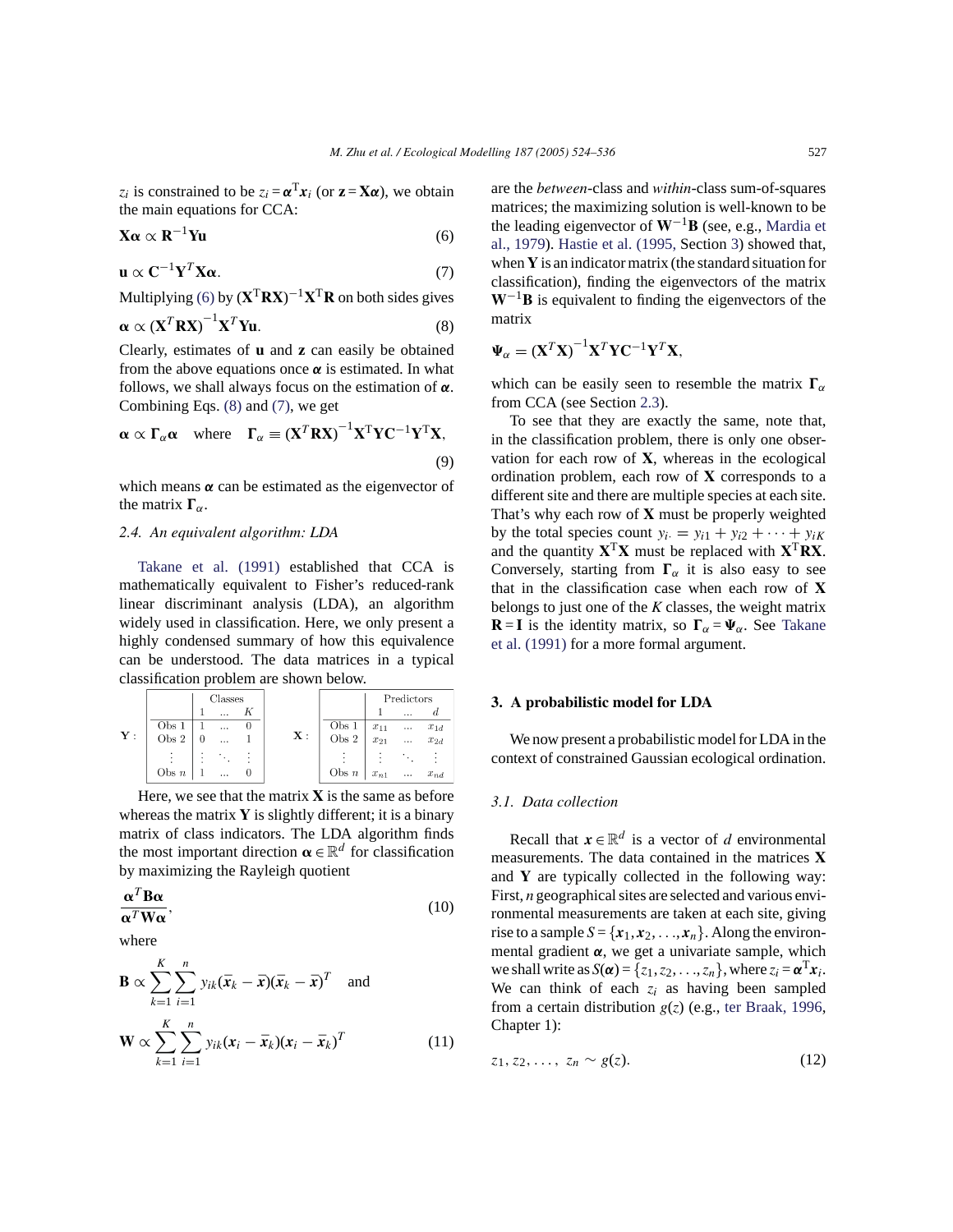Once the sites have been determined, the species are counted at each site;  $y_{ik}$  is the count of species  $k$  at site *i* and is assumed to follow a Poisson distribution with rate  $\lambda_{ik} = f_k(z_i)$ . This means we have

$$
E(y_{ik}|z_i) = f_k(z_i). \tag{13}
$$

#### *3.2. A weighted sample model*

For each species  $k$ , we now think of  $y_{ik}$ —its abundance measure at site *i*—as the weight it puts on the observation  $x_i$ . As a result, we obtain a weighted sample  $S_k = \{ (x_i, w_{ik}); i = 1, 2, \ldots, n \}$ ; the weight on each  $x_i$ is  $w_{ik} = y_{ik}$ . More specifically, we can think of  $S_k$  to have been generated as follows: each observation  $x_i$ from the sample *S* is replicated  $y_{ik}$  times to form the weighted sample *Sk*.

Now let  $p_k(x)$  denote the density function of the weighted sample  $S_k$ ; notice that  $p_k(x)$  can be estimated directly from  $S_k$ . We shall use the notation  $p_k^{(\alpha)}$  to denote the marginal distribution of  $p_k$  along the environmental gradient  $\alpha$ , i.e.,  $p_k^{(\alpha)}$  is the distribution of the univariate sample  $S_k(\alpha) = \{(z_i, w_{ik}); i = 1, 2, ..., n\}.$ We wish to characterize  $p_k^{(\alpha)}$  and make a connection between  $p_k^{(\alpha)}$  and the response function  $f_k$ .

Because of the weights, it is not clear how to determine this distribution, or even how this distribution is defined in the first place. We will use the following trick: while it is hard to determine this distribution directly, we can nevertheless still construct the empirical distribution of the weighted sample  $S_k(\alpha)$ . Suppose we can prove that for every interval*I*the empirical measure of *I* converges almost surely to  $\int_I p(z)dz$  for some density  $p(z)$ . Then, applying the law of large numbers backwards and using the fact that a distribution is uniquely determined by the values it gives to intervals, we can conclude that the sample must have been generated by a distribution with density  $p(z)$ . Note that the final statement is not asymptotic; the detour via the law of large numbers is just a convenient way to characterize the distribution of the weighted sample  $S_k(\boldsymbol{\alpha})$ .

**Theorem 1.** *Suppose*  $z_1$ ,  $z_2$ , ...,  $z_n$  *are an i.i.d. sample from g*(*z*) *and that*, *given zi*,*wi is a non-negative random variable with expected value*  $f(z_i)$ , *i.e.*,  $E(w_i|z_i) = f(z_i)$ , *where f is a non-negative*, *measurable function that satisfies*  $0 < ∫ f(z)g(z)dz < ∞$ *. Furthermore, suppose that the wis are independent. Then for every interval I* *the empirical measure of I with respect to the weighted sample*  $\{(z_i, w_i); i = 1, 2, \ldots, n\}$  *converges almost surely*  $to \int_I p(z)dz$  *with*  $p(z) \propto g(z)f(z)$ *.* 

Since the weight  $w_{ik} = y_{ik}$ , it follows from Eq. (13) and Theorem 1 above that

$$
p_k^{(\alpha)}(z) \propto g(z) f_k(z) \tag{14}
$$

for every  $k = 1, 2, \ldots, K$ . This implies that if we choose to model the function  $p_k^{(\alpha)}$  instead of  $f_k$  and estimate it directly from the data  $S_k(\boldsymbol{\alpha})$ , we can recover the response function  $f_k(z)$  up to a function  $g(z)$  that is common for all *k*. A proof of a more general version of Theorem 1 that allows for multivariate  $z_i$  is given in Appendix A.

#### *3.3. The Gaussian response function*

The classic Gaussian response model assumes that the response function  $f_k$  is Gaussian (Section 2.2). If we choose to model  $p_k^{(\alpha)}(z)$  instead, it is easy to see that we can make a direct connection to the Gaussian response model if we make the following two assumptions:

- A1: The distribution  $p_k(x)$  is a (multivariate) Gaussian with mean vector  $\mu_k$  and variance-covariance matrix  $\Sigma_k$ ; and
- A2: *g*(*z*) is a uniform distribution on a suitable range of *z*.

The first assumption immediately implies that the marginal distribution  $p_k^{(\alpha)}$  is a univariate Gaussian with mean  $\alpha^T \mu_k$  and variance  $\alpha^T \Sigma_k \alpha$ . Because of (14), the second assumption then implies we must have

$$
u_k = \alpha^T \mu_k
$$
 and  $t_k^2 = \alpha^T \Sigma_k \alpha$ .

This means under the assumptions A1 and A2, modeling  $f_k$  as Gaussian is the same as modeling  $p_k$  as Gaussian and the location and scale parameters are the same for  $f_k$  and  $p_k^{(\alpha)}$ .

The assumption that  $g(z)$  is uniform means the sites are sampled in such a way that different environmental conditions along the environmental gradient are equally represented. Of course, it is generally hard to guarantee such uniformity in reality, but below we will introduce a criterion for estimating the environmental gradient  $\alpha$  that is invariant to  $g(z)$  (Section 4.2) so this assumption is actually not required at all.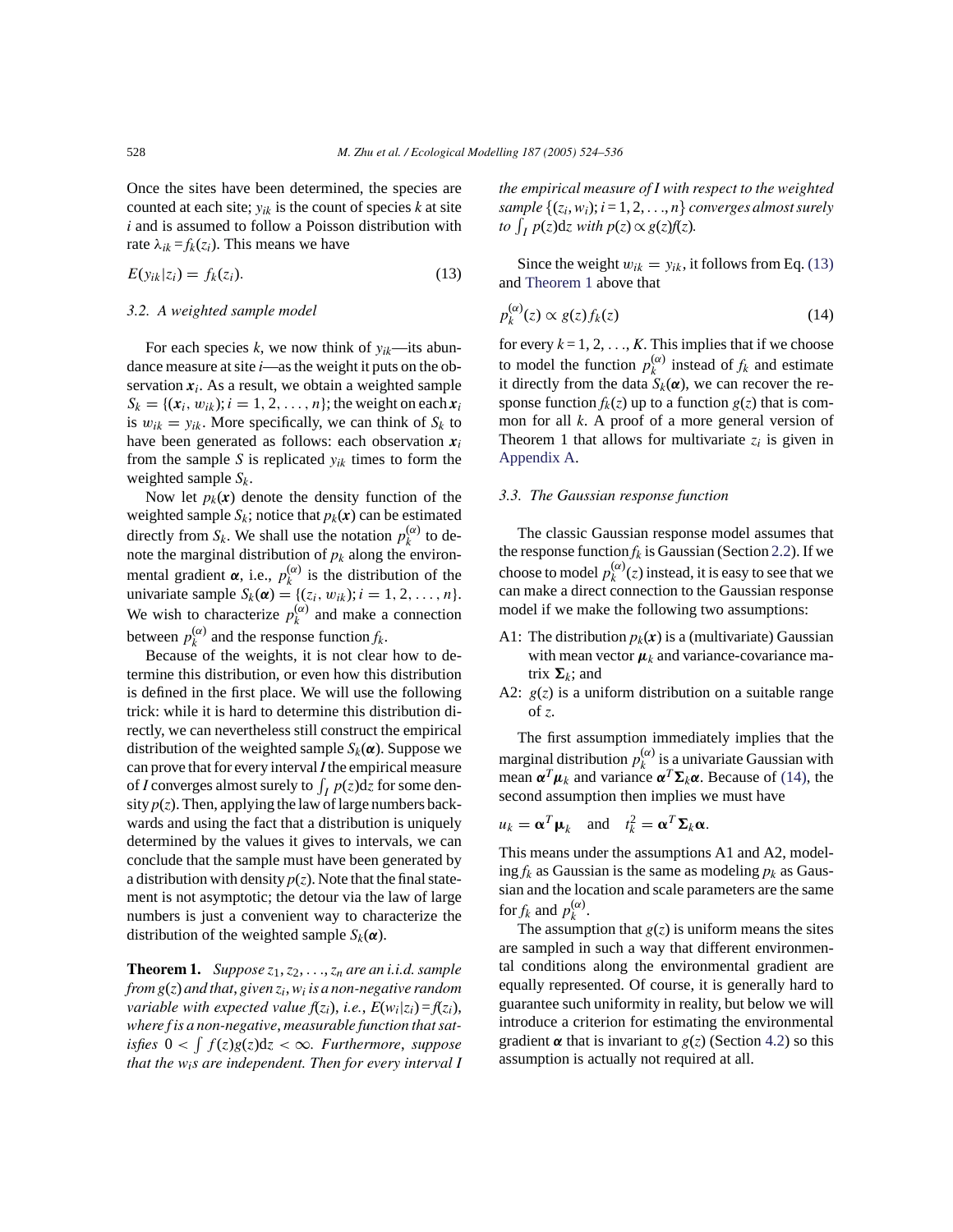## *3.4. Estimation with LDA*

With each  $y_{ik}$  now regarded as a weight on  $x_i$ , how should the parameters be estimated? Under the assumption A1, the parameters of  $p_k$ , namely  $\mu_k$  and  $\Sigma_k$ , can be estimated directly from the sample  $S_k$  by (weighted) maximum likelihood. For any given *α*, we've already seen that  $u_k = \alpha^T \mu_k$  and  $t_k^2 = \alpha^T \Sigma_k \alpha$ , so the main statistical problem is the estimation of  $\alpha$ , the environmental gradient.

Recall that the optimal *α* should be a direction in which the species' response functions are the most different (Section 2.2). This means we can choose *α* to make the response functions  $f_k$  ( $k = 1, 2, ..., K$ ) as different as possible. Eq. (14) implies that this is the same as choosing  $\alpha$  to make  $p_k^{(\alpha)}$  ( $k = 1, 2, ..., K$ ) as different as possible since the function *g* is common for all *k*.

As in Section 2.3, we first assume  $\Sigma_k = \Sigma$  for every  $k$ ; note this is the same as saying that the species have the same tolerance parameter,  $t_k^2 = t^2 = \alpha^T \Sigma \alpha$ for any *α*. Since a Gaussian distribution is completely characterized by its mean and its variance, to make a number of Gaussian distributions as different as possible under the assumption  $\Sigma_k = \Sigma$ , it suffices to focus on the separation of the means. A well-known criterion for measuring the difference among  $p_k^{(\alpha)}$  ( $k = 1, 2, ..., k$ ) under such circumstances is given by Fisher (1936):

$$
\frac{\alpha^T \Delta \alpha}{\alpha^T \Sigma \alpha},\tag{15}
$$

where

$$
\mathbf{\Delta} = \sum_{k=1}^k \pi_k (\boldsymbol{\mu}_k - \boldsymbol{\bar{\mu}}) (\boldsymbol{\mu}_k - \boldsymbol{\bar{\mu}})^T
$$

is the *between-species* covariance matrix;  $\bar{\mu}$  is the overall mean of *x* across all species and  $\pi_k$ , the probability or relative frequency of species *k* such that  $\pi_1 + \pi_2 + \ldots + \pi_K = 1$ . In practice, both  $\Delta$  and  $\Sigma$  must be estimated empirically from data. Common estimates are the sample *between*-species and *within*-species sum-of-squares matrices, **B** and **W**, as given in (11). In other words, the environmental gradient  $\alpha$  can be estimated by the LDA algorithm.

In addition, Hastie and Tibshirani (1996) showed that  $u_k = \alpha^T \mu_k$  is actually the maximum likelihood es-

timate for the mean of  $p_k$  under the rank constraint that the means of  $p_k$  ( $k = 1, 2, ..., K$ ) lie in a rank-one subspace; the rank-one subspace is spanned by the LDA solution *α*. Therefore, in the context of this weighted sample model, LDA can be seen to provide a direct maximum likelihood solution to the constrained ordination problem if the response functions are assumed to be Gaussian and the tolerance parameters  $t_k$  are assumed to be equal among all species.

# *3.5. Implication*

Let us summarize our discussion so far. While CCA is an approximation to the maximum likelihood solution for the classic Gaussian response model, LDA actually gives an exact maximum likelihood solution for the alternative weighted sample model. Because CCA and LDA are mathematically equivalent and since CCA is generally accepted as the standard method for solving the constrained ordination problem, the research community has, in effect, been implicitly relying on the weighted sample model we presented above for quite a long time. An important feature of this alternative model is that the environmental gradient is explicitly defined as the direction where the species' response functions differ the most. Below, we focus on how this alternative weighted sample model can be further exploited to obtain an easy generalization of the constrained ordination problem to allow the use of more flexible response functions.

#### **4. Generalization**

There have been growing interests in the ecological community to conduct constrained ordination analysis using more flexible models (e.g., Johnson and Altman, 1999; Heegaard, 2002). The equal tolerance assumption, for example, is restrictive, although it does make the ordination diagrams easier to read. For some problems, the assumption that the response function is Gaussian may also not be appropriate. For example, a species does not always respond symmetrically to the extreme conditions on either side of its optimum; some species may even exhibit multimodal responses, perhaps because sub-species (either identified or unidentified) have adapted to different environmental conditions and occupied different niches.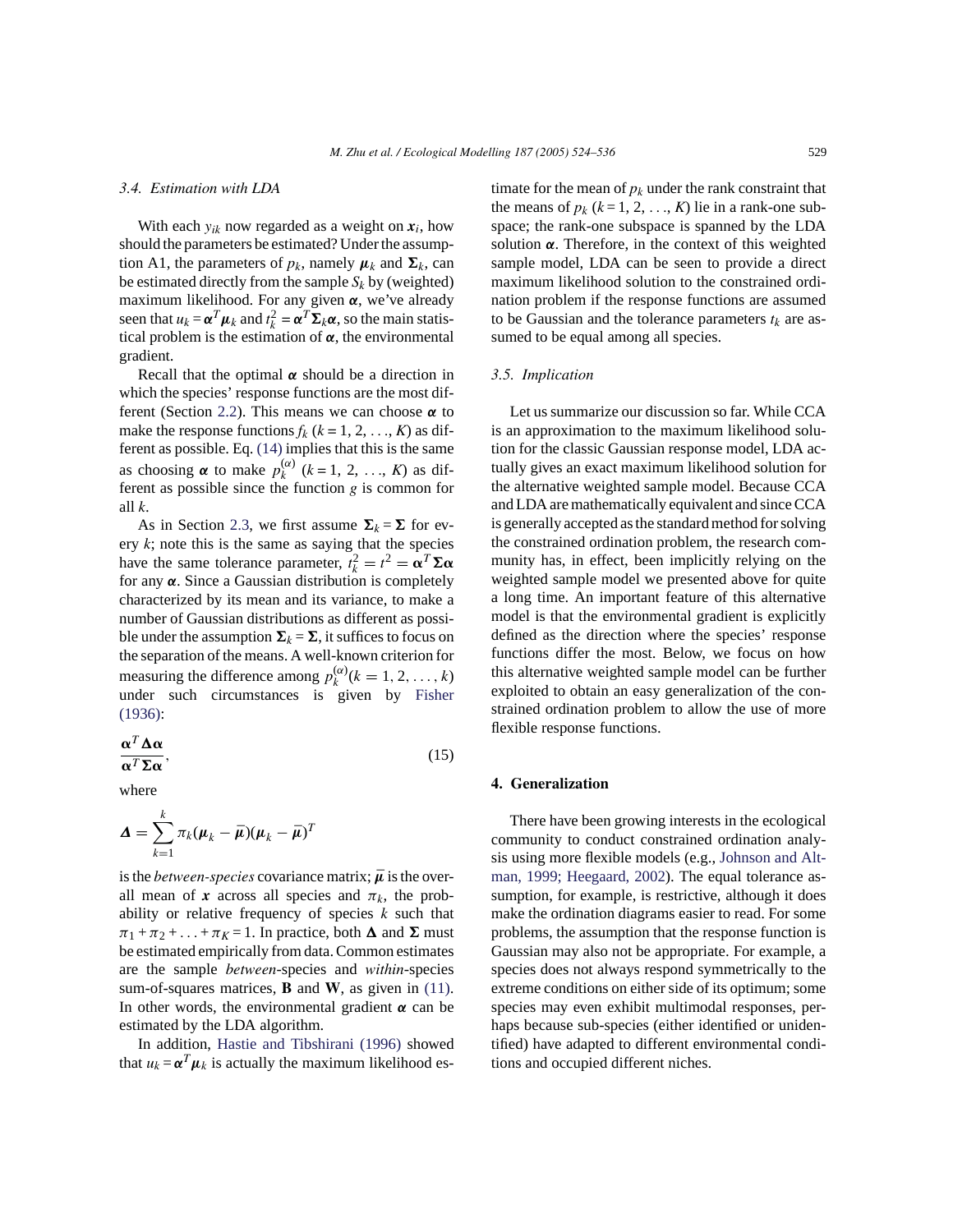## *4.1. A likelihood ratio criterion*

For maximal flexibility, we would like to work with very general response functions  $f_k$  ( $k = 1, 2, ..., K$ ). In view of our weighted sample model and the relation (14), this means we want to work with very general probability distribution or density functions  $p_k$  ( $k=1$ , 2, ..., *K*). Zhu and Hastie (2003) provide the general principles needed in order to estimate the environmental gradient  $\alpha$  when each  $p_k$  is an arbitrary probability distribution function; the principles exploit the likelihood ratio interpretation of Fisher's LDA criterion (15). In particular, for any given direction *α*, a likelihoodratio criterion is used to measure the difference among  $p_k^{(\alpha)}(k = 1, 2, \ldots, k)$ :

$$
LR(\boldsymbol{\alpha}) = \log \frac{\prod_{i=1}^{n} \prod_{k=1}^{k} (p_k^{(\alpha)}(\boldsymbol{\alpha}^T \boldsymbol{x}_i))^{y_{ik}}}{\prod_{i=1}^{n} \prod_{k=1}^{k} (p^{(\alpha)}(\boldsymbol{\alpha}^T \boldsymbol{x}_i))^{y_{ik}}}.
$$
(16)

Here  $p^{(\alpha)}$  is the distribution of  $\alpha^{T}x$  ignoring the species labels. It is easy to see that criterion (16) will be large when there is an advantage for having a separate model for each species and small otherwise. Hence, the environmental gradient *α* can simply be estimated as

$$
\hat{\alpha} = \underset{\alpha \in \mathbb{R}^d}{\arg \max} \quad LR(\alpha).
$$

In practice, the computation of LR(*α*) requires estimating the functions  $p_k^{(\alpha)}$  and  $p^{(\alpha)}$  for any given  $\alpha$ ;  $p_k^{(\alpha)}$  can be estimated using the sample  $S_k(\boldsymbol{\alpha})$  and  $p^{(\alpha)}$  can be estimated using a pooled sample, in this case  $\{(z_i, w_i)\}; i =$ 1, 2, ..., *n*} with  $w_i = w_{i1} + w_{i2} + \cdots + w_{iK}$ .

# *4.2. An invariance property*

An important observation here is that the sampling distribution *g* does not affect the estimation of *α*. This is because, by (14),  $p_k^{(\alpha)}(z) \propto g(z) f_k(z)$  and likewise  $p^{(\alpha)}(z) \propto g(z) f(z)$  so  $g(z)$  appears in both the numerator and the denominator of (16), which implies the criterion  $LR(\alpha)$  is *invariant* with respect to the sampling distribution *g*. In other words, the assumption A2 that  $g(z)$  is uniform is not required for estimating the environmental gradient.

This is not to say that the assumption A2 is entirely irrelevant. If  $g(z)$  is uniform, we obtain a further simplification that allows us to estimate the response function  $f_k(z)$  directly with  $p_k^{(\alpha)}(z)$ ; the (unknown) proportionality constant is not important here since we are interested mostly in the shape of *fk*. Likewise, in the classic Gaussian response model, assuming  $g(z)$  to be uniform allows us to estimate the optimum of species *k* directly with  $u_k = \alpha^T \mu_k$  (see Section 3.4).

If  $g(z)$  is not uniform, however, we can still estimate it relatively easily from the (unweighted) sample  $S(\boldsymbol{\alpha}) = \{z_1, z_2, \ldots, z_n\}$  and use it to estimate each response function  $f_k$  up to an inconsequential scaling factor, i.e.,  $f_k(z) \propto p_k^{(\alpha)}(z)/g(z)$ .

## *4.3. Connection with LDA*

We have already seen in Section 3.4 that if  $p_k$  is  $N(\mu_k, \Sigma)$ , the environmental gradient  $\alpha$  can be estimated by maximizing Fisher's LDA criterion (15). The LR criterion (16) presented above is, in fact, related to the LDA criterion (15). In particular, if we model  $p_k$  as a multivariate Gaussian distribution with different means but a common covariance matrix and *p* as a Gaussian distribution that is the same for all species  $k = 1, 2,$ ..., *K*, then maximizing LR(*α*) is equivalent to maximizing (15) and performing LDA (Zhu and Hastie, 2003).

#### *4.4. Connection with the Poisson likelihood*

Interestingly, this approach of estimating the environmental gradient using (16) is not entirely unrelated to the one that works directly with the original Poisson log-likelihood (1). To see this, note that  $p^{(\alpha)}(z)$ , the distribution of *z* ignoring the species labels, is just a mixture distribution

$$
p^{(\alpha)}(z) = \sum_{k=1}^{K} \pi_k p_k^{(\alpha)}(z),
$$
\n(17)

where  $\pi_k$  is the relative frequency of species *k*. Using (17), the argument contained in Appendix B shows that

 $\lambda$ 

$$
\frac{p_k^{(\alpha)}(z)}{p^{(\alpha)}(z)} = \frac{f_k(z)}{\pi_k \sum_{j=1}^K f_j(z)}.
$$
\n(18)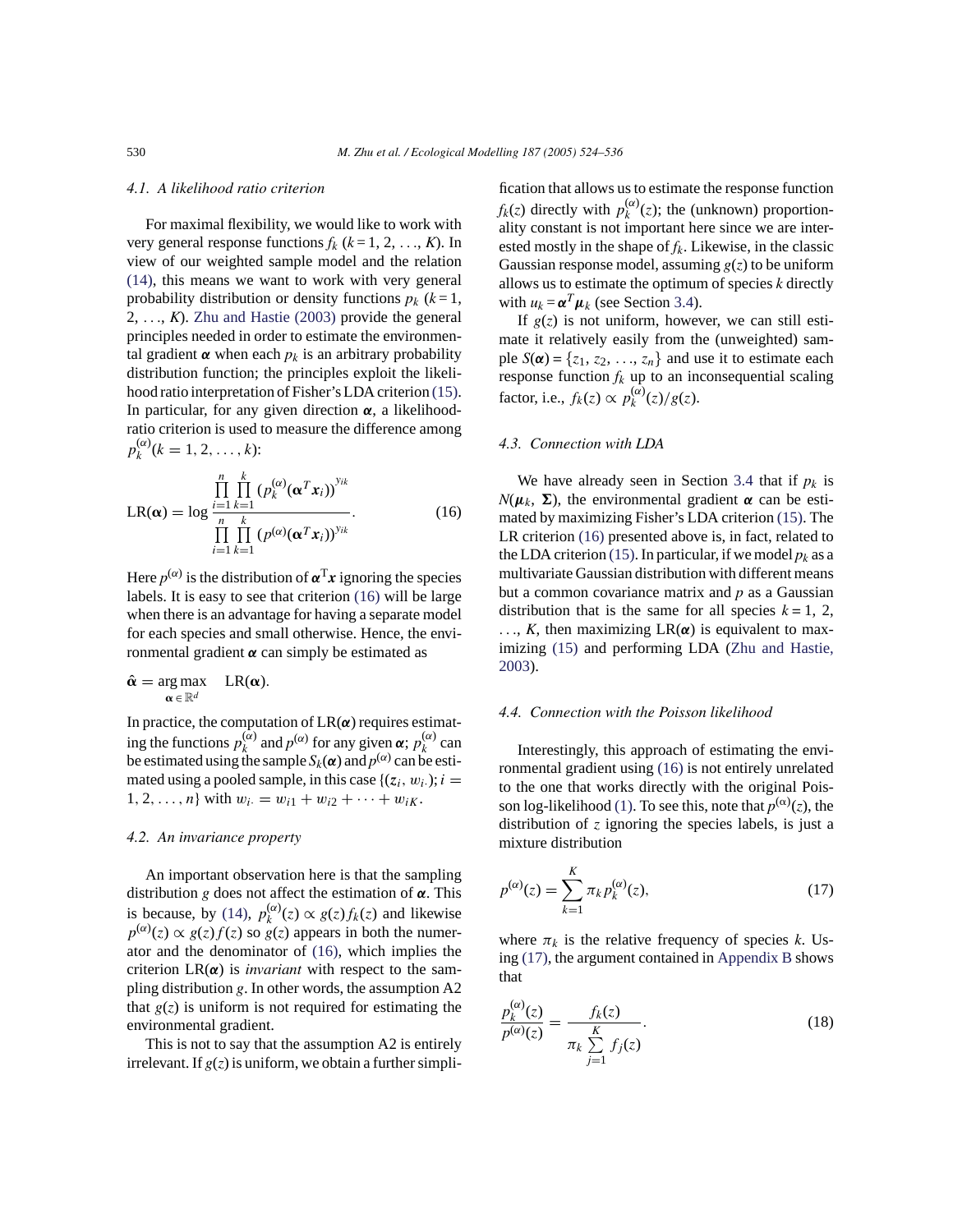Plugging (18) back into (16), we get

$$
LR(\alpha) = \sum_{i=1}^{n} \sum_{k=1}^{K} y_{ik} \log \left( \frac{f_k(\alpha^T x_i)}{\sum_{j=1}^{K} f_j(\alpha^T x_i)} \right)
$$

$$
- \sum_{i=1}^{n} \sum_{k=1}^{K} y_{ik} \log \pi_k.
$$
(19)

On the other hand, if *yik* ∼ Poisson (λ*ik*) and the *yiks* are independent, then it is well-known (see, e.g., Ross, 1997) that conditional on the sum  $y_{i1} + y_{i2} + \cdots$  $y_{iK} = n_i$ , each  $y_{ik}$  has a multinomial distribution with probability  $p_{ik}$ , where

$$
p_{ik} = \frac{\lambda_{ik}}{\sum\limits_{j=1}^{K} \lambda_{ij}}.
$$

Apart from a constant not depending on the parameters, the corresponding log-likelihood for this (conditional) multinomial distribution is nothing but

log-likelihood 
$$
= \sum_{i=1}^{n} \sum_{k=1}^{K} y_{ik} \log \left( \frac{\lambda_{ik}}{\sum_{j=1}^{K} \lambda_{ij}} \right)
$$

$$
= \sum_{i=1}^{n} \sum_{k=1}^{K} y_{ik} \log \left( \frac{f_k(\mathbf{\alpha}^T \mathbf{x}_i)}{\sum_{j=1}^{K} f_j(\mathbf{\alpha}^T \mathbf{x}_i)} \right).
$$
(20)

since  $\lambda_{ik} = f_k(\mathbf{\alpha}^T \mathbf{x}_i)$  (see Section 2.1). Clearly, (19) is the same as (20) apart from an additive constant that does not depend on *α*.

The argument above shows that estimating *α* by maximizing (16) is equivalent to maximizing the conditional multinomial log-likelihood (20) for independent Poisson observations. This gives us altogether three estimation methods to choose from: maximizing the unconditional Poisson log-likelihood (1), maximizing the conditional multinomial log-likelihood (20), and maximizing the log-likelihood-ratio criterion (16).

Yee (2004) takes the first approach of maximizing the Poisson log-likelihood (1) directly by fitting a rank-reduced vector generalized linear model (Yee and Hastie, 2003), using an extra quadratic term when the response functions are Gaussian. The advantage of the second approach using the conditional multinomial log-likelihood (20) is that, by conditioning on the

total counts of all species at the given sites, it encourages "competition" among the species, thereby making the biological notion of the environmental gradient more explicit. The general algorithm proposed by Yee (2004) can be used to maximize the multinomial loglikelihood (20) as well, but the computation there is more complex. Typically, multinomial models are fitted using an iteratively reweighted least-squares (IRLS) algorithm (McCullagh and Nelder, 1989). With more than two species, the response variable must be coded as a vector and a non-diagonal weight matrix is needed for each observation, hence precluding the possibility of any simplified algorithms (see Hastie et al., 2001, Section 4.4.1).

By contrast, the third approach of maximizing the log-likelihood-ratio criterion (16) is equivalent to but conceptually much simpler than maximizing the multinomial log-likelihood (20) directly. For fixed *α*, we estimate  $p_k^{(\alpha)}$  separately for each species. Moreover, the mixture distribution (17) in the denominator can be estimated in the same way from a pooled sample (see Section 4.1). There is no need to form and keep track of complicated weight matrices.

## *4.5. Nonparametric modelling: some details*

Another attractive aspect of the log-likelihood-ratio approach is that it is easy to model  $p_k^{(\alpha)}$  using nonparametric techniques and therefore perform constrained ordination analysis with fully flexible response functions. In this section, we give some details of how this can be done.

In practice, we use an iterative method such as Newton–Raphson to maximize  $LR(\alpha)$ ; this means throughout the computation, we always compute  $LR(\alpha)$ and its derivatives at a given *α*. To do so, we only need be able to estimate the marginal probability distributions  $p_k^{(\alpha)}$  ( $k = 1, 2, ..., K$ ) and their derivatives for a given *α*. This can be done using standard tools for univariate density estimation (for more details, see Zhu and Hastie, 2003).

It is often the case that more than one environmental gradient is estimated. Since both CCA and LDA amount to solving an eigenvalue problem, the solutions are simply given by the leading eigenvectors. Using the two leading eigenvectors from CCA, for example, one can make an informative biplot of the data to show the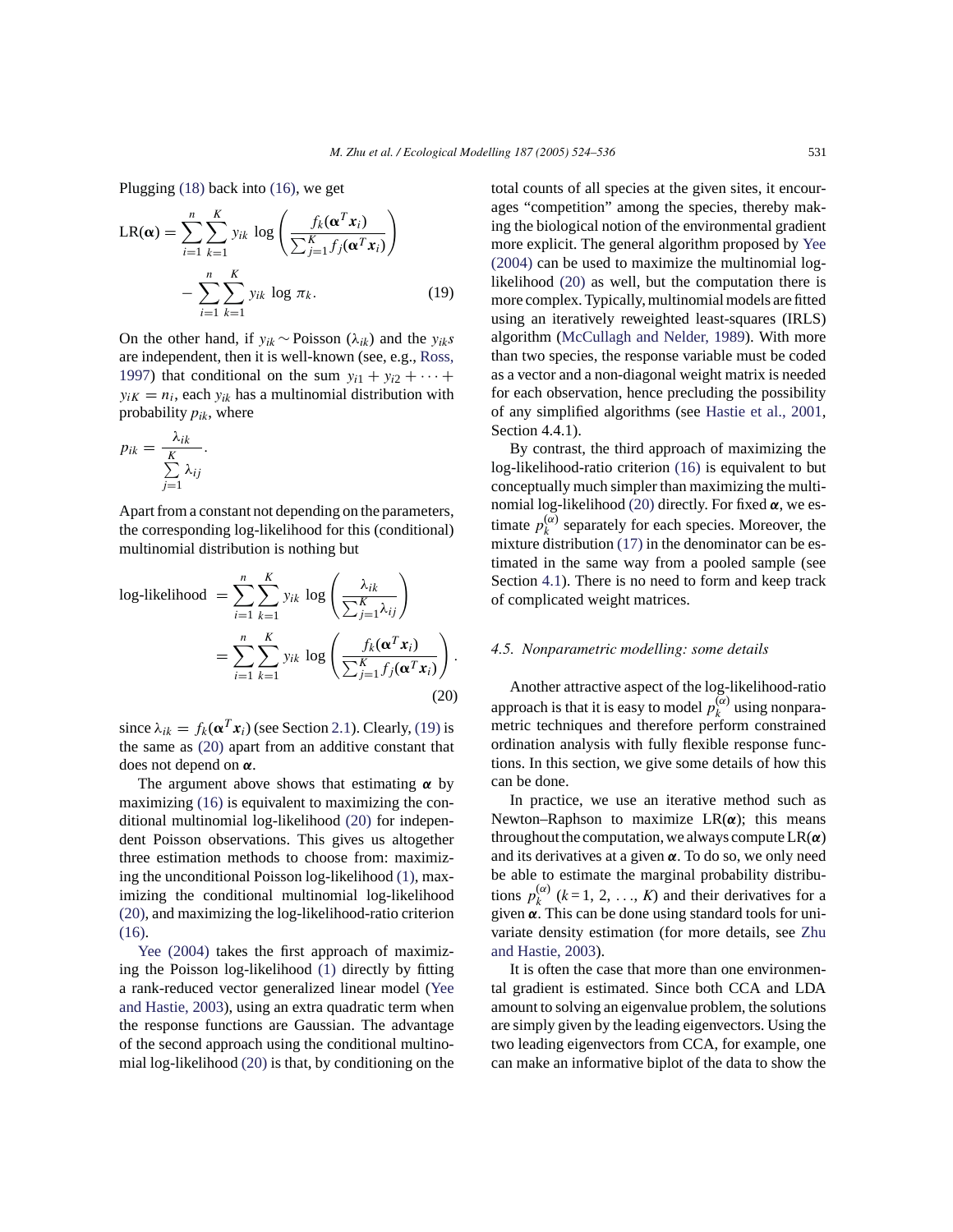species–environmental relationship. Although with arbitrary  $p_k$  it is no longer possible to treat this as an eigenvalue problem, it is still possible to get ordered multiple solutions as before. Note that in LDA, the second eigenvector of **W**−1**B** can be obtained as

$$
\underset{\alpha^T \mathbf{W} \alpha_1 = 0}{\arg \max} \frac{\alpha^T \mathbf{B} \alpha}{\alpha^T \mathbf{W} \alpha},
$$

i.e., one simply maximizes the same criterion with an added constraint that the solution is now orthogonal (with respect to the metric **W**) to the previous one; this can also be achieved by first projecting the data onto the orthogonal complement of  $\alpha_1$  and maximizing the same criterion without the constraint. Such a process can be repeated recursively to solve for all the subsequent eigenvectors. These ideas are readily applicable in the more general case, i.e., one can maximize the general criterion LR(*α*) recursively, transforming the data at each step. Details can be found in Zhu and Hastie (2003).

## **5. Example: a vegetation succession study**

As a simple illustration, we analyze a data set studied by ter Braak (1987). A total of 68 vegetation species were sampled twice at 63 different sites along a rising seashore, once in 1978 and once in 1984, resulting in a  $126 \times 68$  Y matrix. In order to investigate whether the vegetation succession tracked the land uplift of 0.5 cm per year, ter Braak (1987) used CCA with two "environmental variables," elevation and year. That is, the matrix **X** is  $126 \times 2$ , and the variable along the "environmental" gradient is:  $\alpha_1 \times$  elevation +  $\alpha_2 \times$  year. He then compared the ratio between  $\alpha_1$  and  $\alpha_2$ , which can be interpreted as changes in vegetation per year, with the known uplift of 0.5; the ratio he obtained was 0.76.



Fig. 2. Estimated density functions  $p_k^{(\alpha)}$  of four randomly selected species superimposed onto the histograms of the respective weighted samples  $S_k(\boldsymbol{\alpha})$  along the estimated environmental gradient.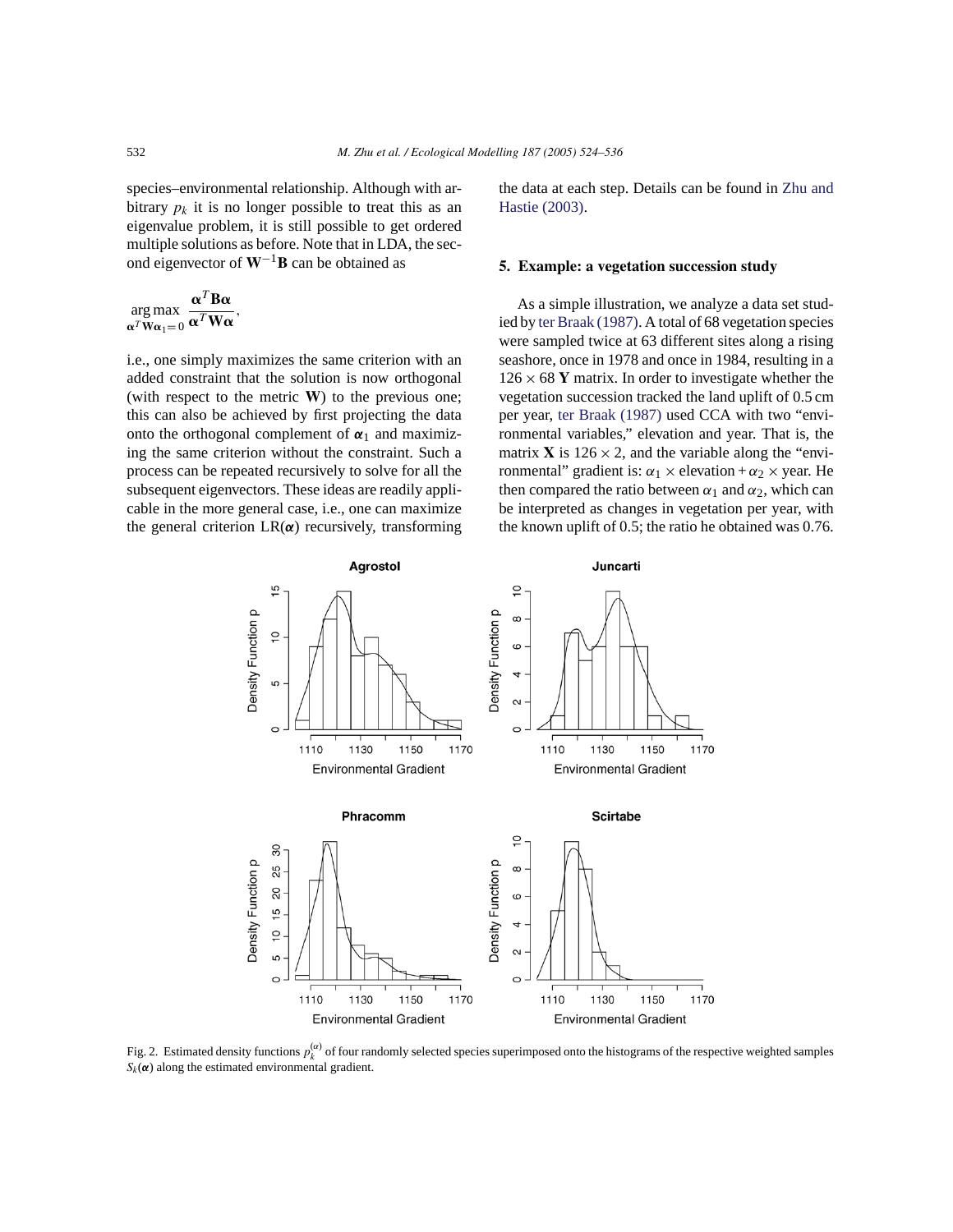Here we analyze this data without any parametric assumptions on the response function  $f_k$  and hence  $p_k$ . First, we notice that, out of the 126 sites, some species were observed at fewer than five sites in total. One can't possibly estimate a function nonparametrically with fewer than five observations. Therefore, in our analysis, we include only those species that were observed at a minimum of five different sites. There are 38 such species in total. We re-analyze the reduced data set with CCA and obtain a ratio of 0.82, not significantly different from ter Braak's original result. This is an indication that these relatively rare species do not affect the gradient in any significant way.

We then estimate the gradient by maximizing the generalized criterion LR(*α*) using a Newton–Raphson algorithm. We use the locfit library (Loader, 1999) for nonparametric density estimation. Using a smoothing parameter of 0.5 in the locfit routine, the estimated variable along the gradient is  $0.8256 \times$  elevation +  $0.5642 \times$  year. The ratio of interest based on this gradient is 0.68, which is a little smaller than the result from CCA and closer to the known uplift of 0.5.

Fig. 2 shows the estimated density functions  $p_k^{(\alpha)}$ of four randomly selected species for illustration. Also shown are the histograms of their counts along the gradient. Fig. 3 shows the corresponding response functions  $f_k$  of the same four species after accounting for the sampling distribution *g*; an estimate of the function *g* is displayed in Fig. 4 alongside with the histogram of  $S(\boldsymbol{\alpha}) = \{z_1, z_2, \ldots, z_n\}$ . The same locfit routine is used to estimate g. The functions  $p_k^{(\alpha)}$  have been rescaled in both plots so that they can appear side-byside with the histograms (Fig. 2) and the functions  $f_k$ (Fig. 4).



Fig. 3. Estimated response functions along the estimated environmental gradient of four randomly selected species. The solid line is the response function  $f_k$ ; the dashed line is the density function  $p_k^{(\alpha)}$  from Fig. 2.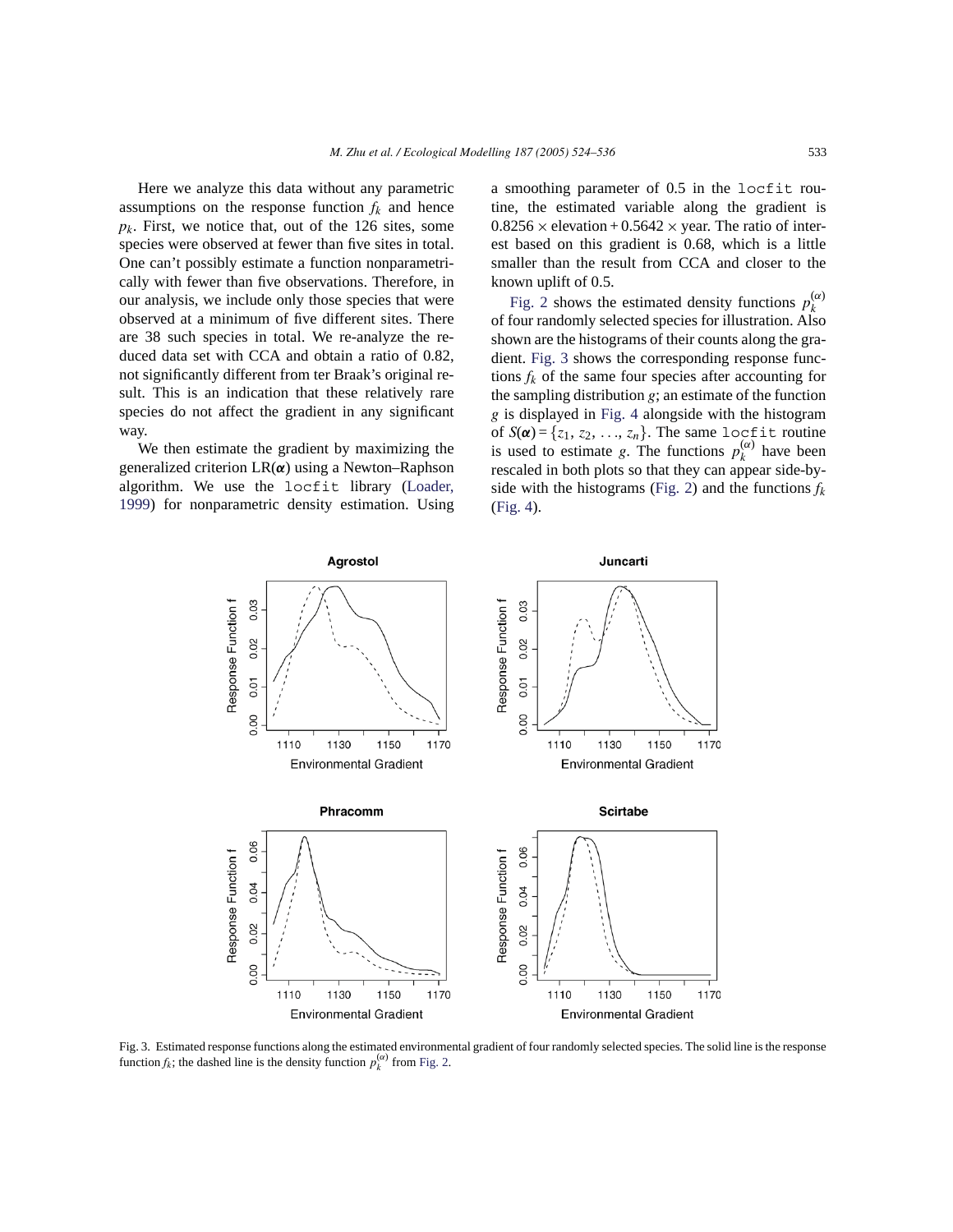

Fig. 4. Estimated sampling distribution  $g(z)$  along the estimated environmental gradient.

**Remark**. It is clear that if  $\alpha' = k\alpha$  for some scalar multiple *k*, then  $LR(\alpha') = LR(\alpha)$ , so it suffices to restrict  $\alpha$  to be a unit vector ( $\|\alpha\| = 1$ ). In this particular example,  $\boldsymbol{\alpha} = (\alpha_1, \alpha_2)^T$  is a unit vector in  $\mathbb{R}^2$ . One can, therefore, write  $\alpha = (\cos \theta, \sin \theta)$  and plot LR(·) as a function of  $\theta$  (Fig. 5).

As expected, the function is periodic as  $\theta$  goes from 0 to  $2\pi$ , since LR( $\alpha$ ) = LR( $-\alpha$ ). Therefore it suf-



Fig. 5. The function LR(·) as a function of  $\theta$  as  $\theta$  goes from 0 to  $2\pi$ .

fices to focus on the interval [0,  $\pi$ ]. We can clearly see from the plot that the maximum occurs at around  $\theta$  = arctan 0.68  $\approx$  0.60. We also see another local maximum at around  $\theta = 1.5$ . This can be avoided by trying different starting values, a typical approach when using iterative methods to optimize a function. Generally, if there are too many local solutions, it is often necessary to use a larger smoothing parameter so as to smooth out the objective function (Zhu and Hastie, 2003). Plots such as those in Fig. 2 provide a good diagnostic tool for judging whether the smoothing parameter is well chosen. Notice also from Fig. 5 that the objective function is fairly flat near its maximum. This means the corresponding confidence interval for the ratio of interest would be fairly wide.

#### **6. Summary**

We have presented an alternative probabilistic model for the ecological ordination problem, one that leads directly to the LDA algorithm. Due to the equivalence between LDA and CCA, this model gives additional insights into the nature of CCA as a computational tool. In particular, LDA and hence CCA can be seen to find the environmental gradient explicitly as the direction where the species' response functions differ the most. Based on this alternative model, we have developed a simple generalization of canonical Gaussian ordination that allows the use of more flexible response functions. It is also shown that our approach is equivalent to maximizing a conditional multinomial likelihood function, which, by conditioning on the total species count at every site, implicitly encourages competition among the species.

Throughout this article, we have concentrated on the case where  $y_{ik}$  is a Poisson random variable. Sometimes only the presence or absence of a species is recorded, in which case *yik* would be a Bernoulli rather than a Poisson random variable. However, Theorem 1 is valid for general distributions of  $y_{ik}$ , which implies that the approach we have proposed for estimating the environmental gradient based on maximizing the LR criterion (16) is more generally applicable. What is not clear in those cases is whether maximizing LR (16) is still equivalent to maximizing the conditional likelihood when *yik* is not Poisson.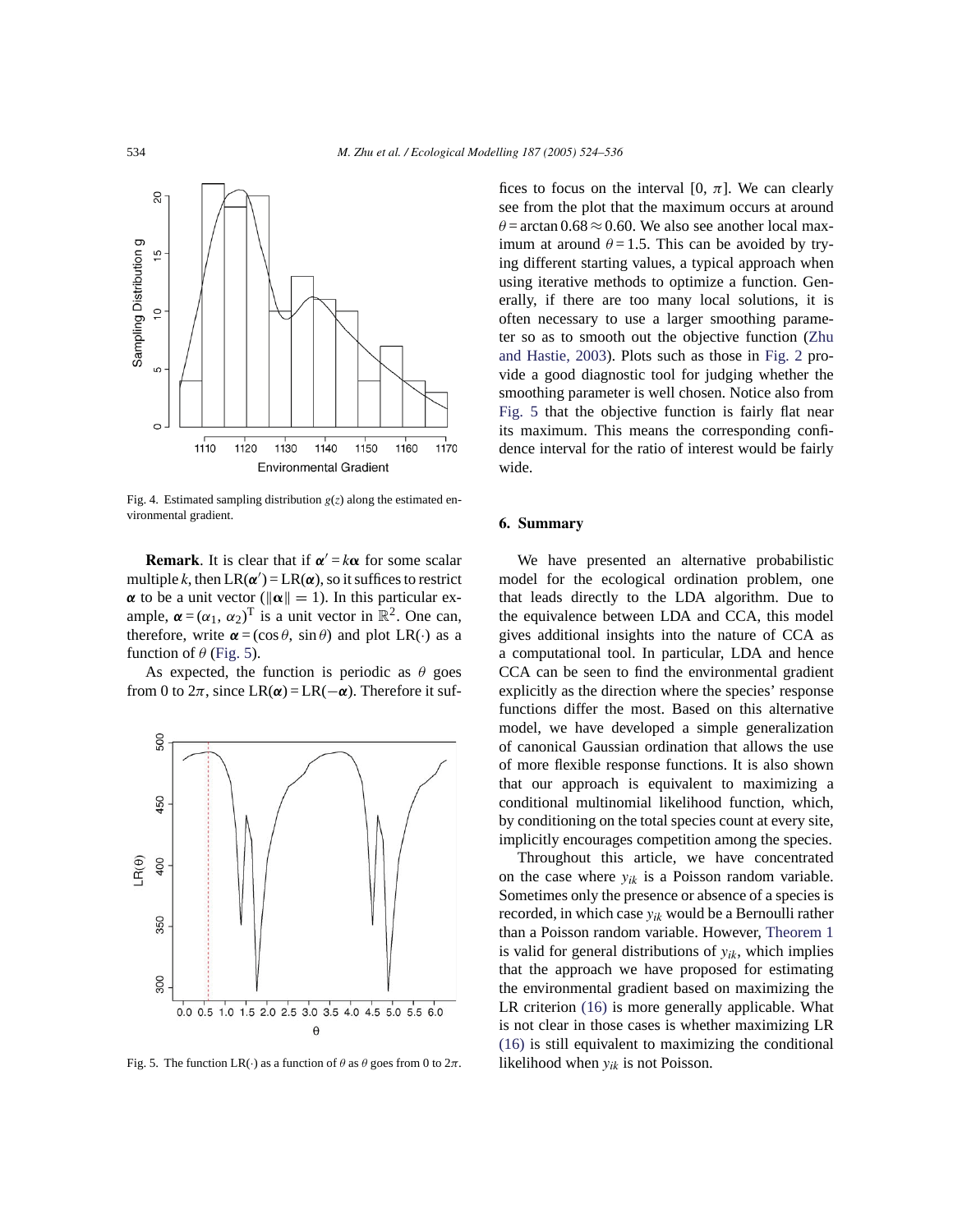# **Acknowledgments**

Mu Zhu is partially supported by the Natural Science and Engineering Research Council of Canada. Trevor J. Hastie is partially supported by grant DMS-0204612 from the National Science Foundation and grant ROI-EB0011988-08 from the National Institutes of Health. Guenther Walther is partially supported by grant DMS-9875598 from the National Science Foundation and grant R33-H268522-01 from the National Institutes of Health. The authors would like to thank Cajo J.F. ter Braak for his insightful comments and for providing the data set for the vegetation succession study in Section 5. Finally, the authors would also like to thank the editor and two referees for their comments and encouragement.

#### **Appendix A. Proof of Theorem 1**

We will prove the theorem for multivariate  $z_i \in \mathbb{R}^d$ . The empirical measure puts weights  $\frac{w_i}{\sum_{j=1}^n w_j}$  on the points  $z_i$ ,  $i = 1, \ldots, n$ . Let  $I \subset \mathbb{R}^d$  be a rectangle. We need to show

$$
\sum_{i=1}^{n} \frac{w_i}{\sum_{j=1}^{n} w_j} 1(z_i \in I) \to \frac{\int_I g(z) f(z) dz}{\int_{\mathbb{R}^d} g(z) f(z) dz}
$$
\nalmost surely. (21)

Note that, while conditional on  $z_i$  each  $w_i$  may have a different distribution, unconditionally the  $w_i s$  are i.i.d. with mean  $E(w_i) = E{E(w_i|z_i)} = \int_{\mathbb{R}^d} g(z)f(z)dz$  $\infty$ . Since  $w_i$  is non-negative, we have  $E |w_i| =$  $E(w_i) < \infty$ . Hence, the strong law of large numbers applies and gives

$$
\frac{1}{n}\sum_{i=1}^n w_i \to \int_{\mathbb{R}^d} g(z)f(z)dz \quad \text{almost surely.}
$$

Likewise, the quantities  $w_i$ 1 ( $z_i \in I$ ) ( $i = 1, 2, ..., n$ ) are also non-negative and i.i.d. with mean

$$
E\{w_i 1(z_i \in I)\} = E\{1(z_i \in I)E(w_i|z_i)\}
$$

$$
= \int_I g(z)f(z)dz < \infty.
$$

By the strong law of large numbers, we have

$$
\frac{1}{n}\sum_{i=1}^{n} w_i 1(z_i \in I) \to \int_I g(z)f(z)dz \quad \text{almost surely.}
$$

Eq. (21) now follows.

## **Appendix B. Derivation of equation (18)**

We now establish that Eq.  $(18)$  is true when Eq.  $(17)$ holds. First, we give an expression for  $\pi_k$ . Let  $w_k$  be the count of species *k*, then conditional on an environmental score  $z$ ,  $w_k$  is a Poisson random variable with rate  $f_k(z)$ , which means  $E(w_k|z) = f_k(z)$ . This implies the expected count (or population size) of species *k* is

$$
s_k \stackrel{\text{def}}{=} E(w_k) = E(E(w_k|z))
$$
  
= 
$$
\int E(w_k|z)g(z)dz = \int f_k(z)g(z)dz.
$$
 (22)

If we write  $s = \sum_{k=1}^{K} s_k$ , then the relative frequency of species  $k, \pi_k$ , is nothing but

$$
\pi_k = \frac{s_k}{s}.\tag{23}
$$

Empirically  $\pi_k$  can be estimated with  $\hat{\pi}_k = y_k/y$ . where  $y_k = \sum_{i=1}^n y_{ik}$  and  $y_i = \sum_{i=1}^n \sum_{k=1}^K y_{ik}$ . From (22) it is now clear what the missing proportionality constant in (14) is and we get

$$
p_k^{(\alpha)}(z) = \frac{1}{s_k} g(z) f_k(z). \tag{24}
$$

Eq. (17) then gives

$$
p^{(\alpha)}(z) = \sum_{k=1}^{K} \frac{\pi_k}{s_k} g(z) f_k(z)
$$
 (25)

Dividing (25) into (24) gives us

$$
\frac{p_k^{(\alpha)}(z)}{p^{(\alpha)}(z)} = \frac{\frac{1}{s_k} g(z) f_k(z)}{\sum_{j=1}^K \frac{\pi_j}{s_j} g(z) f_j(z)} = \frac{\frac{1}{s_k} f_k(z)}{\sum_{j=1}^K \frac{\pi_j}{s_j} f_j(z)}
$$

$$
= \frac{\frac{1}{s_k} f_k(z)}{\frac{1}{s_k} \sum_{j=1}^K f_j(z)} = \frac{f_k(z)}{\pi_k \sum_{j=1}^K f_j(z)},
$$